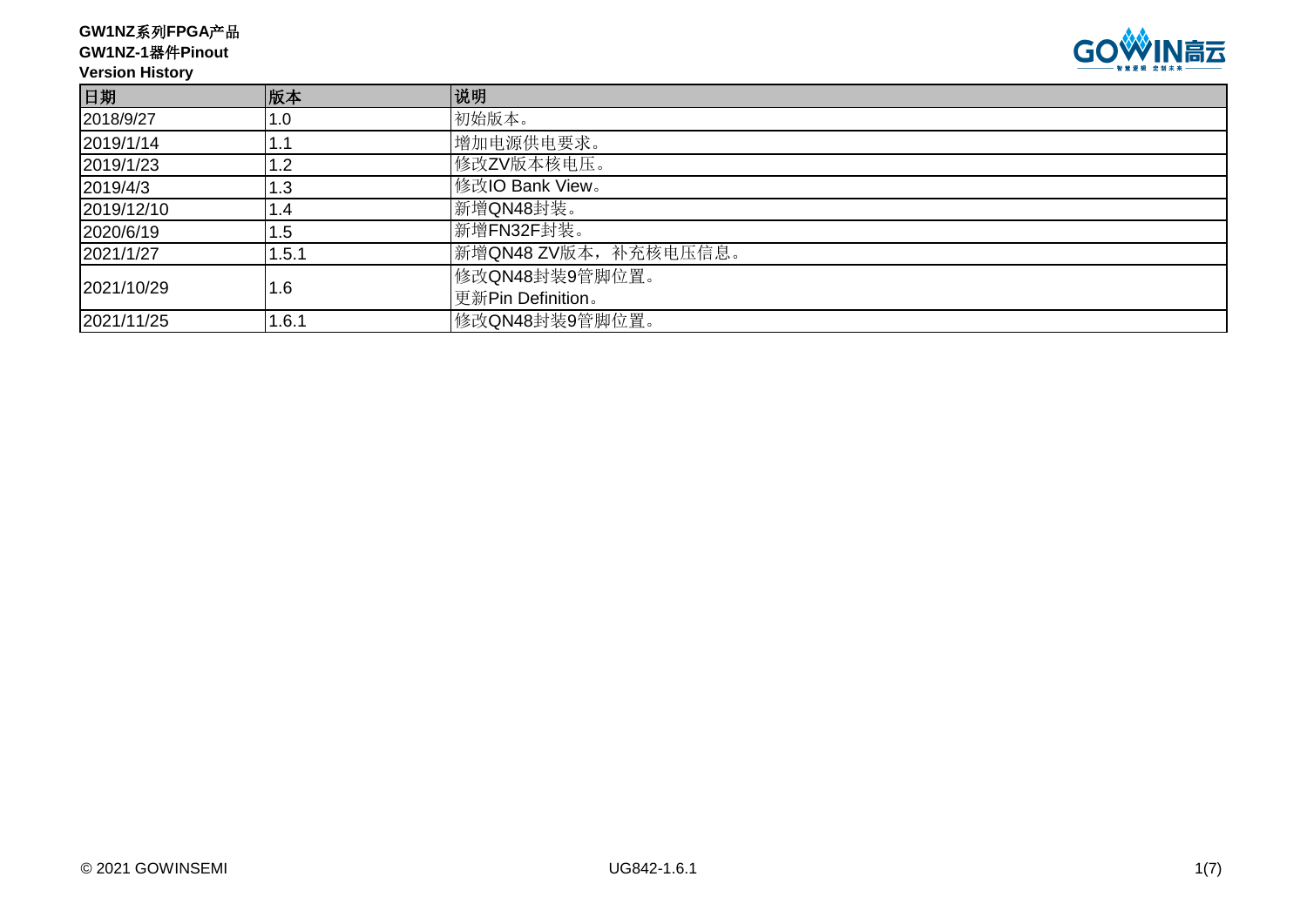**GW1NZ**系列**FPGA**产品

**GW1NZ-1**器件**Pinout**

### **Pin Definitions**



| 管脚名称                                 | 方向                          | 说明                                                                   |  |  |  |
|--------------------------------------|-----------------------------|----------------------------------------------------------------------|--|--|--|
| 用户I/O管脚                              |                             |                                                                      |  |  |  |
|                                      |                             | [End]提供管脚在器件中的位置信息, 包括L(left) R(right) B(bottom) T(top)              |  |  |  |
| IO [End][Row/Column                  | I/O                         | [Row/Column Number]提供管脚在器件中的具体行列位置信息, 若[End]为T(top)或B(bottom), 则提供列信 |  |  |  |
| Number][A/B]                         |                             | 息, 即管脚对应的CFU列数。若[End]为L(left)或R(right), 则提供行信息, 即管脚对应的CFU行数          |  |  |  |
|                                      |                             | [A/B]提供差分信号对信息                                                       |  |  |  |
| 多功能管脚                                |                             |                                                                      |  |  |  |
| IO [End][Row/Column Number][A/B]/MMM |                             | 多功能管脚定义, /MMM表示在用户I/O功能的基础上有另外的一种或多种功能。当这些功能不使用的时候,                  |  |  |  |
|                                      |                             | 这些管脚可以用作用户I/O                                                        |  |  |  |
| D <sub>0</sub>                       | I/O                         | CPU模式下的数据端口D0                                                        |  |  |  |
| D <sub>1</sub>                       | 1/O                         | CPU模式下的数据端口D1                                                        |  |  |  |
| D <sub>2</sub>                       | I/O                         | CPU模式下的数据端口D2                                                        |  |  |  |
| D <sub>3</sub>                       | $\overline{1/O}$            | CPU模式下的数据端口D3                                                        |  |  |  |
| D <sub>4</sub>                       | $\overline{1/O}$            | CPU模式下的数据端口D4                                                        |  |  |  |
| D <sub>5</sub>                       | $\overline{1}/\overline{O}$ | CPU模式下的数据端口D5                                                        |  |  |  |
| D <sub>6</sub>                       | $\overline{1/O}$            | CPU模式下的数据端口D6                                                        |  |  |  |
| D <sub>7</sub><br>I/O                |                             | CPU模式下的数据端口D7                                                        |  |  |  |
| $WE_N$                               |                             | CPU模式下选择D[7: 0]的数据输入输出方向, "0"选择写入, "1"选择读出                           |  |  |  |
| $\circ$<br><b>DOUT</b>               |                             | SERIAL模式下的数据输出                                                       |  |  |  |
| <b>DIN</b>                           | 内部弱上拉                       | SERIAL模式下的数据输入                                                       |  |  |  |
| <b>TMS</b>                           | 内部弱上拉                       | JTAG模式串行模式输入                                                         |  |  |  |
| <b>TCK</b>                           |                             | JTAG模式串行时钟输入                                                         |  |  |  |
| <b>TDO</b>                           | $\circ$                     | JTAG模式串行数据输出                                                         |  |  |  |
| TDI                                  | 内部弱上拉                       | JTAG模式串行数据输入                                                         |  |  |  |
| JTAGSEL N                            | 内部弱上拉                       | 恢复JTAG下载功能信号                                                         |  |  |  |
| RECONFIG_N                           |                             | 全局复位GowinCONFIG逻辑信号, 低电平有效                                           |  |  |  |
| <b>FASTRD_N</b>                      |                             | 访问SPI FLASH方式选择信号, 低电平表示Fast Read模式; 高电平表示Read模式                     |  |  |  |
|                                      | O                           | 高电平表示成功完成编程配置                                                        |  |  |  |
| DONE <sup>[1]</sup>                  |                             | 低电平表示未完成编程配置或编程配置失败                                                  |  |  |  |
|                                      |                             | DONE信号为低电平时, 延迟芯片启动, 直到DONE信号为高电平                                    |  |  |  |
| READY <sup>[1]</sup>                 | I/O                         | 高电平表示当前可以对器件进行编程配置                                                   |  |  |  |
|                                      |                             | 低电平表示无法对器件进行编程配置                                                     |  |  |  |
| lмı                                  | $\circ$                     | MSPI模式下MI                                                            |  |  |  |
| <b>MO</b>                            |                             | MSPI模式下MO                                                            |  |  |  |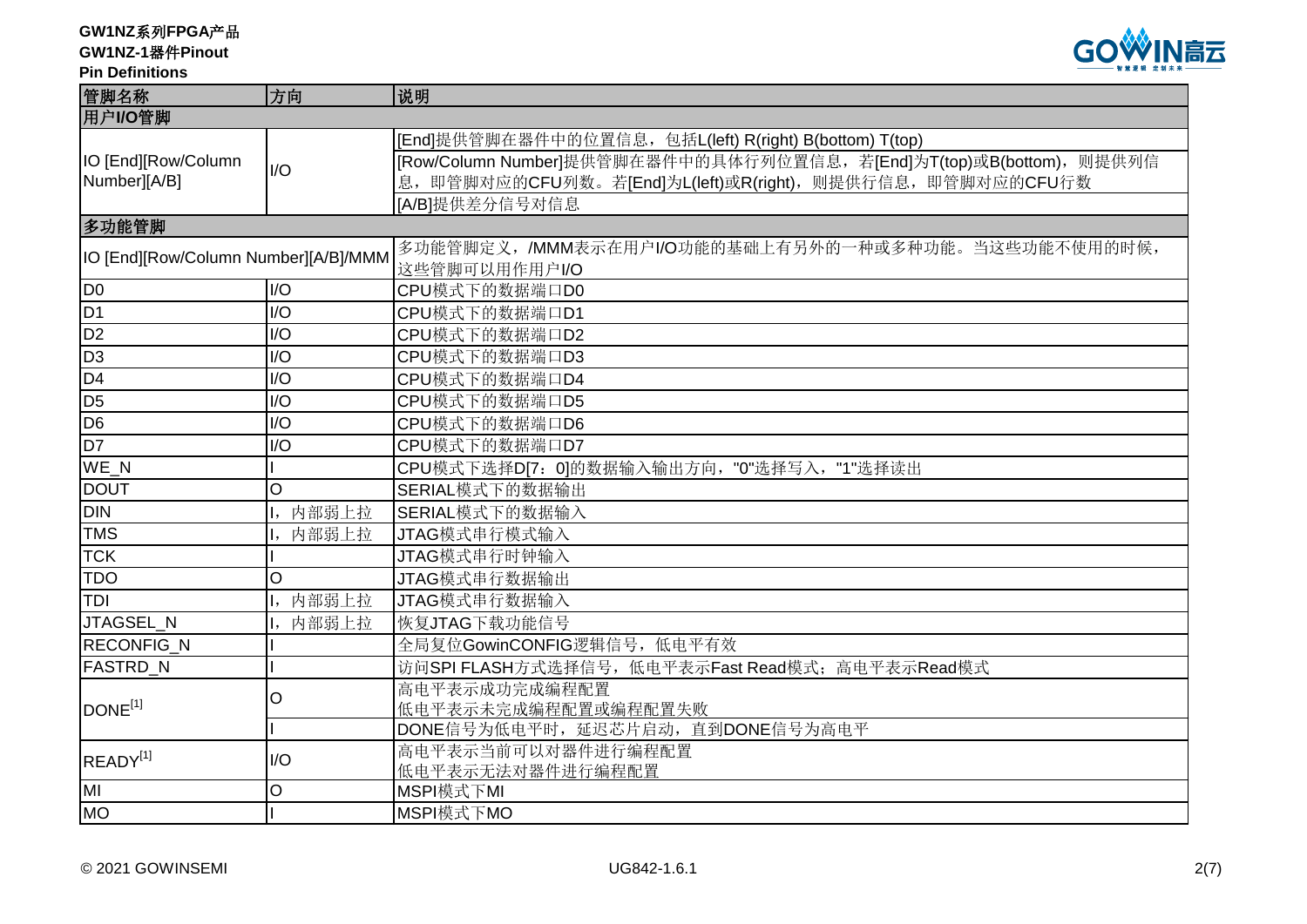**GW1NZ**系列**FPGA**产品

# **GW1NZ-1**器件**Pinout**

### **Pin Definitions**



| 管脚名称                     | 方向                                   | 说明                                                     |  |  |  |  |  |
|--------------------------|--------------------------------------|--------------------------------------------------------|--|--|--|--|--|
| MCS_N                    | O                                    | MSPI模式下的使能信号MCS_N, 低电平有效                               |  |  |  |  |  |
| <b>MCLK</b>              | O                                    | MSPI模式下时钟输出MCLK, 默认频率为 2.5Mhz                          |  |  |  |  |  |
| <b>SCLK</b>              |                                      | SSPI, SERIAL, CPU模式下的时钟输入                              |  |  |  |  |  |
| <b>SO</b>                | $\circ$                              | SSPI模式下SO                                              |  |  |  |  |  |
| $\overline{\mathsf{SI}}$ | I/O                                  | SSPI模式下SI                                              |  |  |  |  |  |
| SSPI_CS_N                | I/O                                  | SSPI模式下的使能信号SSPI_CS_N, 低电平有效, 内部弱上拉                    |  |  |  |  |  |
| CLKHOLD_N                | I, 内部弱上拉                             | 高电平表示SSPI模式和CPU模式操作有效                                  |  |  |  |  |  |
|                          |                                      | 低电平表示SSPI模式和CPU模式操作无效                                  |  |  |  |  |  |
| GCLKC_[x]                |                                      | GCLKT_[x]的差分对比输入管脚, C(Comp), [x]是全局时钟序号 <sup>[2]</sup> |  |  |  |  |  |
| GCLKT_[x]                |                                      | 全局时钟输入管脚, T(True), [x]: 全局时钟序号                         |  |  |  |  |  |
| LPLL C fb/RPLL C fb      |                                      | 左边/右边PLL反馈输入管脚, C(Comp)                                |  |  |  |  |  |
| LPLL T fb/RPLL T fb      |                                      | 左边/右边PLL反馈输入管脚, T(True)                                |  |  |  |  |  |
| LPLL C in/RPLL C in      |                                      | 左边/右边PLL时钟输入管脚, C(Comp)                                |  |  |  |  |  |
| LPLL T in/RPLL T in      |                                      | 左边/右边PLL时钟输入管脚, T(True)                                |  |  |  |  |  |
| MODE <sub>2</sub>        | I, 内部弱上拉                             | GowinCONFIG配置模式选择信号端口; 若该管脚未被封装出来, 内部接地                |  |  |  |  |  |
| MODE1                    | 内部弱上拉                                | GowinCONFIG配置模式选择信号端口; 若该管脚未被封装出来, 内部接地                |  |  |  |  |  |
| <b>MODE0</b>             | I, 内部弱上拉                             | GowinCONFIG配置模式选择信号端口; 若该管脚未被封装出来,<br>内部接地             |  |  |  |  |  |
| SPMI_SDATA               | I/O                                  | SPMI (系统电源管理接口)模式的通讯总线                                 |  |  |  |  |  |
| SPMI EN/VCCEN            |                                      | SPMI (系统电源管理接口)模式的睡眠控制和使能                              |  |  |  |  |  |
| <b>SPMI SCLK</b>         | I/O                                  | SPMI (系统电源管理接口)模式的通讯总线                                 |  |  |  |  |  |
| <b>SPMI CLK</b>          |                                      | SPMI (系统电源管理接口) 外部低速时钟                                 |  |  |  |  |  |
| 其他管脚                     |                                      |                                                        |  |  |  |  |  |
| <b>NC</b>                | <b>NA</b>                            | 预留未使用                                                  |  |  |  |  |  |
| <b>VSS</b>               | <b>NA</b>                            | Ground管脚                                               |  |  |  |  |  |
| <b>VCC</b>               | <b>NA</b>                            | 核电压供电管脚                                                |  |  |  |  |  |
| VCCO#                    | <b>NA</b>                            | I/O BANK#的I/O电压供电管脚                                    |  |  |  |  |  |
| <b>VCCX</b>              | <b>NA</b>                            | 辅助电压供电管脚                                               |  |  |  |  |  |
| 注!                       |                                      |                                                        |  |  |  |  |  |
|                          | [1]在芯片配置前及配置期间, 需保持默认弱上拉, 不可强驱动为"0"。 |                                                        |  |  |  |  |  |
|                          | [2]当输入是单端时,GCLKC_[x]所在管脚不是全局时钟管脚     |                                                        |  |  |  |  |  |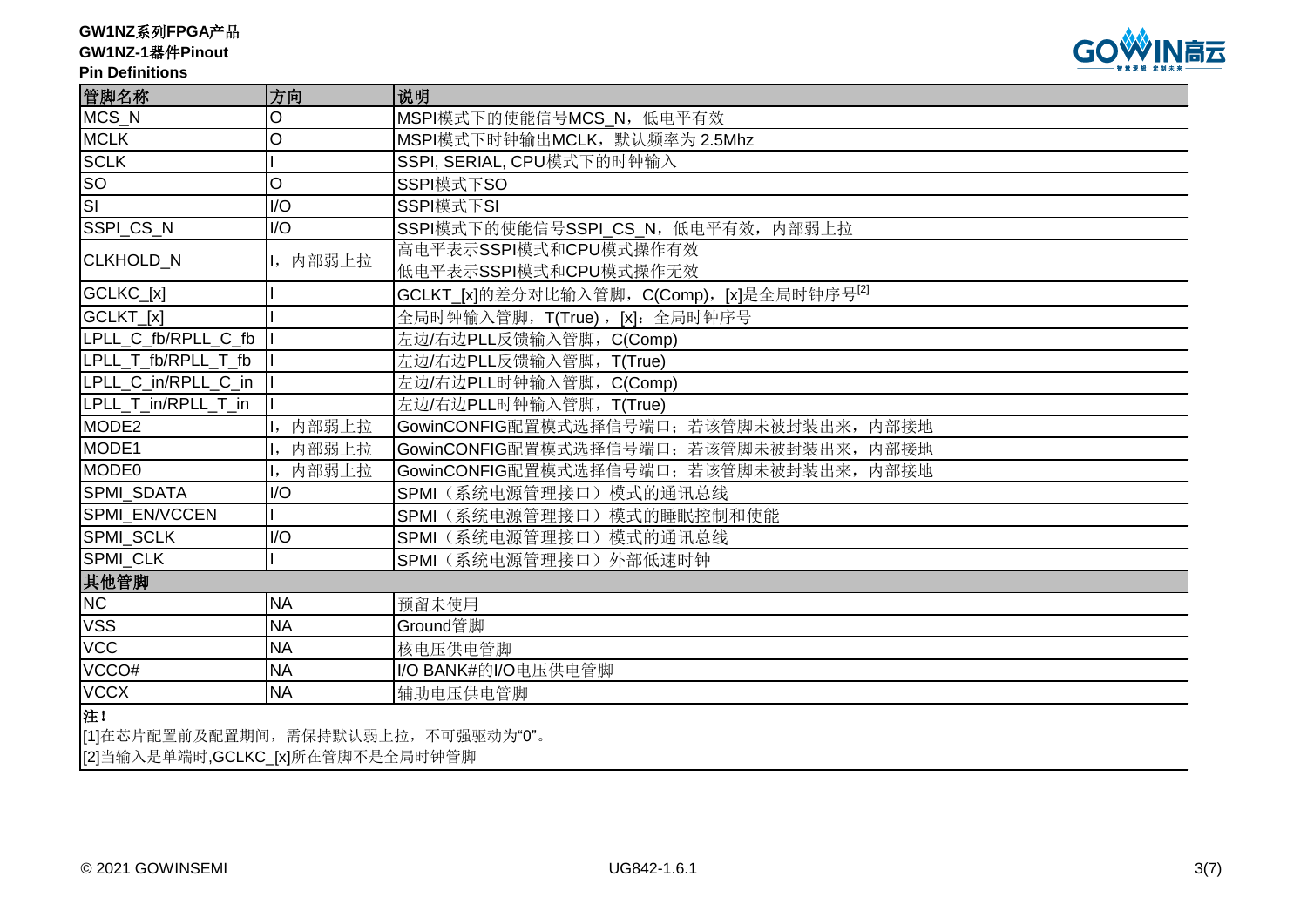**GW1NZ**系列**FPGA**产品 **GW1NZ-1**器件**Pinout Bank**





# 注!

[1]每个Bank还提供一个独立的参考电压(VREF); [2]用户可以选择使用IOB内置的VREF源(等于0.5\*VCCO); [3]用户也可选择外部的VREF输入(使用Bank中任意一个IO管脚作为外部VREF输入)。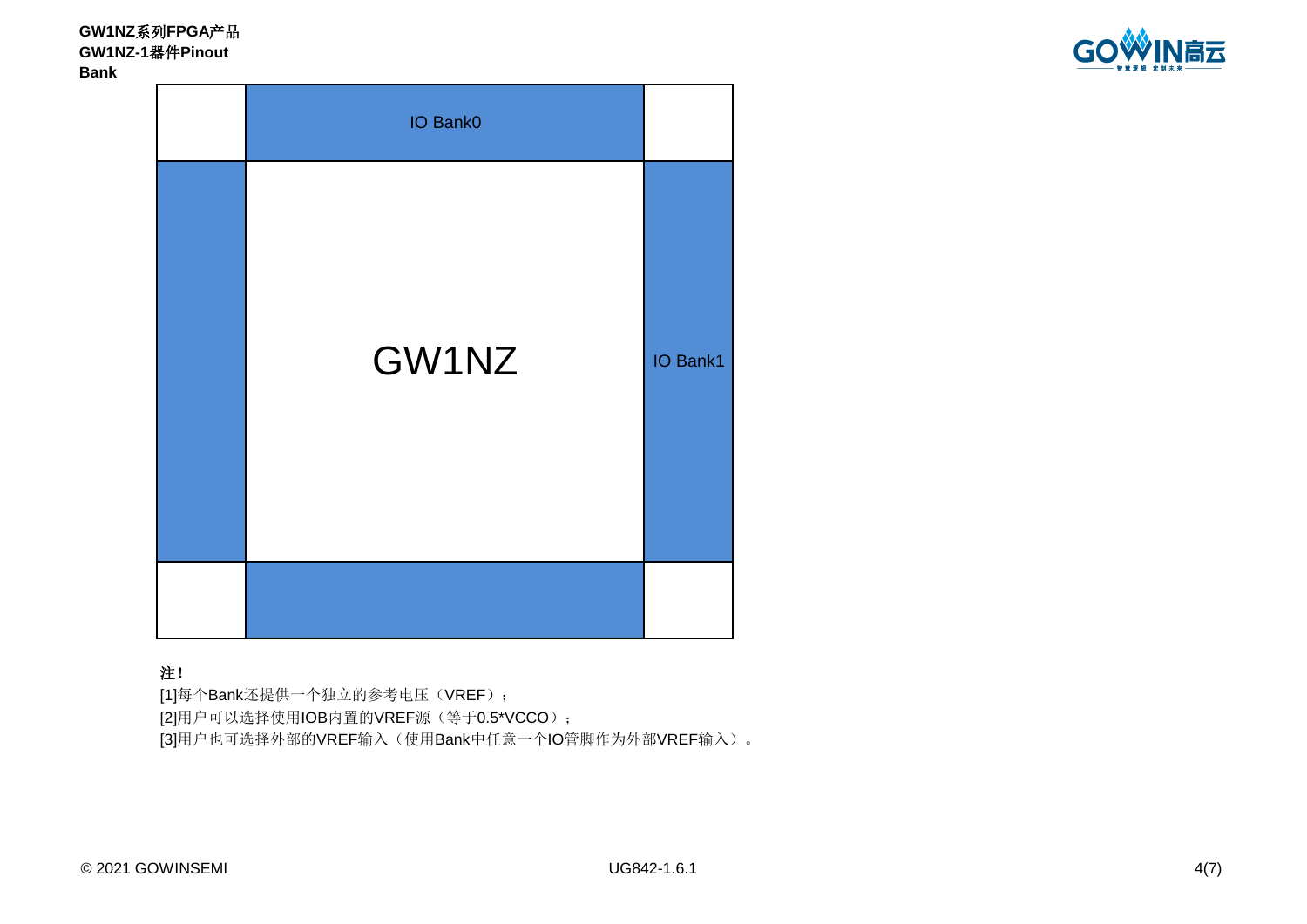| GW1NZ系列FPGA产品 |  |
|---------------|--|
|---------------|--|

#### **GW1NZ-1**器件**Pinout**

**Pin List**



| 管脚名                        | 功能               |                 | BANK 配置功能            | 差分Pair         | <b>LVDS</b> | <b>CS16</b>    | <b>FN32</b>     | <b>IFN32F</b>   | QN48            |
|----------------------------|------------------|-----------------|----------------------|----------------|-------------|----------------|-----------------|-----------------|-----------------|
| IOR <sub>10</sub> A        | 1/O              |                 |                      | True_of_IOR10B | <b>NONE</b> |                | 12              | 12              | 20              |
| IOR <sub>10</sub> B        | $\overline{1/O}$ | $\mathbf{1}$    |                      | Comp_of_IOR10A | <b>NONE</b> |                | 11              | 11              | $\overline{13}$ |
| IOR <sub>2</sub> A         | $\overline{1/O}$ | $\overline{1}$  |                      | True_of_IOR2B  | <b>NONE</b> |                | 24              |                 | 9               |
| IOR <sub>2</sub> B         | I/O              |                 |                      | Comp_of_IOR2A  | <b>NONE</b> |                |                 | 24              | $\overline{10}$ |
| IOR <sub>3</sub> A         | $\overline{1/O}$ |                 |                      | True_of_IOR3B  | <b>NONE</b> |                | 23              | $\overline{23}$ | 11              |
| IOR3B                      | $\overline{1/O}$ |                 |                      | Comp_of_IOR3A  | <b>NONE</b> |                | $\overline{22}$ | $\overline{22}$ | 34              |
| IOR4A/RPLL T fb            | $\overline{1/O}$ | 1               | RPLL T fb            | True_of_IOR4B  | <b>NONE</b> |                | $\overline{21}$ | $\overline{21}$ |                 |
| IOR4B/RPLL C fb            | $\overline{1/O}$ |                 | RPLL C fb            | Comp_of_IOR4A  | <b>NONE</b> |                | 20              | 20              |                 |
| IOR5A/GCLKT 2/RPLL T in    | $\overline{1/O}$ | 1               | GCLKT 2/RPLL T in    | True of IOR5B  | <b>NONE</b> | D <sub>3</sub> | $\overline{19}$ | 19              | 33              |
| IOR5B/GCLKC_2/RPLL_C_in    | I/O              | $\mathbf{1}$    | GCLKC_2/RPLL_C_in    | Comp_of_IOR5A  | <b>NONE</b> |                | 18              | 18              | 32              |
| IOR6A/MI/D7                | I/O              | $\mathbf{1}$    | MI/D7                | True of IOR6B  | <b>NONE</b> |                |                 |                 | 31              |
| IOR6B/MO/D6                | I/O              |                 | MO/D6                | Comp_of_IOR6A  | <b>NONE</b> |                |                 |                 | 14              |
| IOR6C/MCS N/D5             | $\overline{1/O}$ | $\mathbf{1}$    | MCS N/D5             | True of IOR6D  | <b>NONE</b> |                |                 |                 | 30              |
| IOR6D/MCLK/D4              | $\overline{1/O}$ |                 | MCLK/D4              | Comp_of_IOR6C  | <b>NONE</b> |                |                 |                 | $\overline{15}$ |
| IOR6E/FASTRD_N/D3          | $\overline{1/O}$ | 1               | FASTRD N/D3          | True of IOR6F  | <b>NONE</b> |                |                 |                 | $\overline{29}$ |
| <b>IOR6F</b>               | 1/O              |                 |                      | Comp_of_IOR6E  | <b>NONE</b> |                |                 |                 | 16              |
| IOR <sub>6</sub> G         | $\overline{1/O}$ |                 |                      | True of IOR6H  | <b>NONE</b> |                |                 |                 | 17              |
| <b>IOR6H</b>               | I/O              | $\overline{1}$  |                      | Comp_of_IOR6G  | <b>NONE</b> |                |                 |                 | 18              |
| IOR6I/DIN/CLKHOLD N        | I/O              |                 | DIN/CLKHOLD_N        | True of IOR6J  | <b>NONE</b> |                |                 |                 | 28              |
| IOR6J/DOUT/WE N            | $\overline{1/O}$ |                 | DOUT/WE N            | Comp_of_IOR6I  | <b>NONE</b> |                |                 |                 | 19              |
| IOR7A/GCLKT_3/SSPI_CS_N/D0 | $\overline{1/O}$ |                 | GCLKT_3/SSPI_CS_N/D0 | True_of_IOR7B  | <b>NONE</b> | D <sub>1</sub> | 17              | 17              | 27              |
| IOR7B/GCLKC_3              | I/O              |                 | GCLKC_3              | Comp_of_IOR7A  | <b>NONE</b> |                |                 |                 | 21              |
| IOR8A/SO/D1                | I/O              |                 | SO/D1                | True of IOR8B  | <b>NONE</b> | D <sub>2</sub> |                 |                 | 24              |
| IOR8B                      | $\overline{1/O}$ |                 |                      | Comp_of_IOR8A  | <b>NONE</b> |                | 14              | 14              | $\overline{23}$ |
| IOR9A/SI/D2                | I/O              | 1               | SI/D2                | True_of_IOR9B  | <b>NONE</b> | C <sub>1</sub> | $\overline{15}$ | 15              | 22              |
| IOR9B                      | $\overline{1/O}$ | $\mathbf{1}$    |                      | Comp_of_IOR9A  | <b>NONE</b> |                | $\overline{16}$ | 16              |                 |
| IOT10A/GCLKT 0             | I/O              | $\overline{10}$ | GCLKT 0              | True_of_IOT10B | <b>NONE</b> |                | 32              | 32              | 47              |
| IOT10B/GCLKC 0             | $\overline{1/O}$ | $\overline{0}$  | GCLKC_0              | Comp_of_IOT10A | <b>NONE</b> |                | 31              | 31              | 8               |
| IOT11A/GCLKT 1             | $\overline{1/O}$ | $\overline{0}$  | GCLKT_1              | True of IOT11B | <b>NONE</b> |                | 30              | 30              |                 |
| IOT11B/GCLKC 1             | $\overline{1/O}$ | $\overline{0}$  | GCLKC 1              | Comp_of_IOT11A | <b>NONE</b> |                | 29              | 29              |                 |
| IOT12A/DONE                | I/O              | Iо              | <b>DONE</b>          | True_of_IOT12B | <b>NONE</b> |                | 28              | 28              | 46              |
| IOT12B/READY               | I/O              | Iо              | <b>READY</b>         | Comp_of_IOT12A | <b>NONE</b> |                | 27              | $\overline{27}$ | 45              |
| IOT13A/JTAGSEL N           | I/O              | $\overline{10}$ | JTAGSEL N            | True_of_IOT13B | <b>NONE</b> |                | 26              | 26              | 44              |
| IOT <sub>13</sub> B        | $\overline{1/O}$ | $\overline{0}$  |                      | Comp of IOT13A | <b>NONE</b> |                |                 |                 |                 |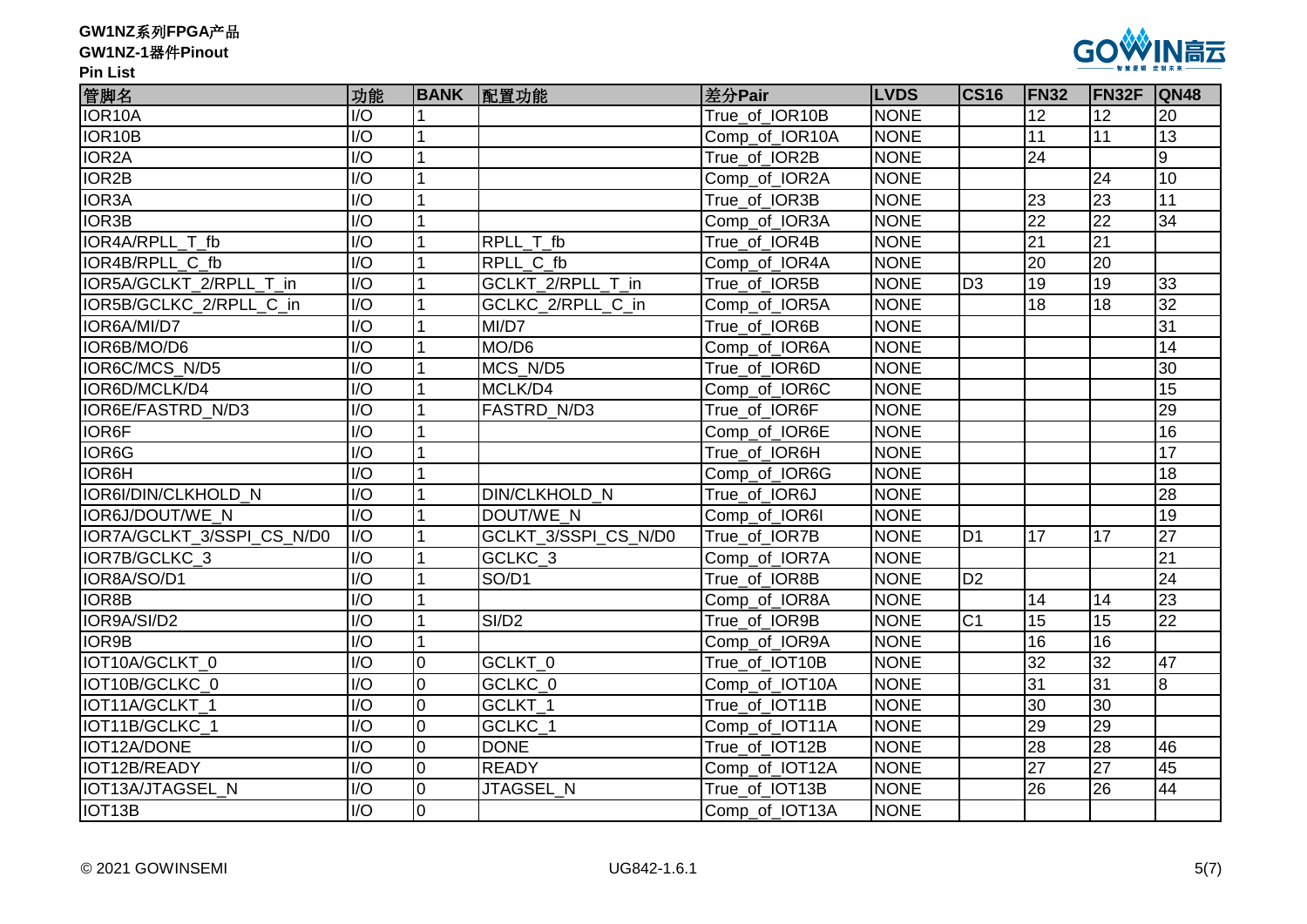| GW1NZ系列FPGA产品 |  |
|---------------|--|
|---------------|--|

### **GW1NZ-1**器件**Pinout**

## **Pin List**



| 管脚名                     | 功能         | <b>BANK</b> | 配置功能              | 差分Pair         | <b>LVDS</b> | <b>CS16</b>    | <b>FN32</b>    | FN32F | <b>QN48</b> |
|-------------------------|------------|-------------|-------------------|----------------|-------------|----------------|----------------|-------|-------------|
| IOT14A/MODE0            | I/O        |             | MODE0             | True of IOT14B | <b>NONE</b> | B <sub>3</sub> |                |       | 43          |
| IOT14B/MODE1            | I/O        | Iо          | MODE1             | Comp_of_IOT14A | <b>NONE</b> |                |                |       | 42          |
| IOT15A/MODE2            | I/O        | Iо          | MODE <sub>2</sub> | True_of_IOT15B | <b>NONE</b> |                |                |       |             |
| IOT <sub>15</sub> B     | I/O        |             |                   | Comp_of_IOT15A | <b>NONE</b> | A2             | 25             | 25    | 41          |
| IOT16A                  | I/O        | l0          |                   | True_of_IOT16B | <b>NONE</b> |                |                |       | 40          |
| IOT16B                  | I/O        | Iо          |                   | Comp_of_IOT16A | <b>NONE</b> |                |                |       | 39          |
| IOT17A                  | I/O        | 10          |                   | True of IOT17B | <b>NONE</b> |                |                |       | 38          |
| IOT <sub>17</sub> B     | I/O        |             |                   | Comp_of_IOT17A | <b>NONE</b> |                |                |       | 35          |
| IOT7A/TMS/SPMI SDATA    | I/O        | Iо          | TMS/SPMI_SDATA    | True_of_IOT7B  | <b>NONE</b> | C <sub>4</sub> |                |       |             |
| IOT7B/TCK/SPMI EN/VCCEN | I/O        | Iо          | TCK/SPMI_EN/VCCEN | Comp_of_IOT7A  | <b>NONE</b> | <b>B4</b>      | l6             | l6    | 3           |
| IOT8A/TDI/SPMI SCLK     | I/O        | Iо          | TDI/SPMI SCLK     | True of IOT8B  | <b>NONE</b> | A4             | lЗ             |       |             |
| IOT8B/TDO               | I/O        | Iо          | <b>TDO</b>        | Comp_of_IOT8A  | <b>NONE</b> | A3             |                |       |             |
| IOT9A/SCLK/SPMI CLK     | I/O        | Iо          | SCLK/SPMI_CLK     | True_of_IOT9B  | <b>NONE</b> | B <sub>1</sub> |                |       | 6           |
| IOT9B/RECONFIG_N        | I/O        |             | RECONFIG_N        | Comp_of_IOT9A  | <b>NONE</b> |                | $\overline{2}$ |       | 48          |
| <b>VCC</b>              | Power      | IN/A        |                   |                |             | D <sub>4</sub> | l9             | Ι9    | 12          |
| <b>VCC</b>              | Power      | N/A         |                   |                |             |                |                |       | 37          |
| VCCO0                   | Power      | N/A         |                   |                |             | <b>B2</b>      | 5              | 5     |             |
| VCCO1                   | Power      | N/A         |                   |                |             | C <sub>3</sub> | 13             | 13    | 25          |
| <b>VCCX</b>             | Power      | N/A         |                   |                |             | A <sub>1</sub> | $\overline{4}$ |       | 36          |
| <b>VSS</b>              | Ground N/A |             |                   |                |             | C <sub>2</sub> | 10             | 8     |             |
| <b>VSS</b>              | Ground N/A |             |                   |                |             |                | 8              | 10    | 26          |